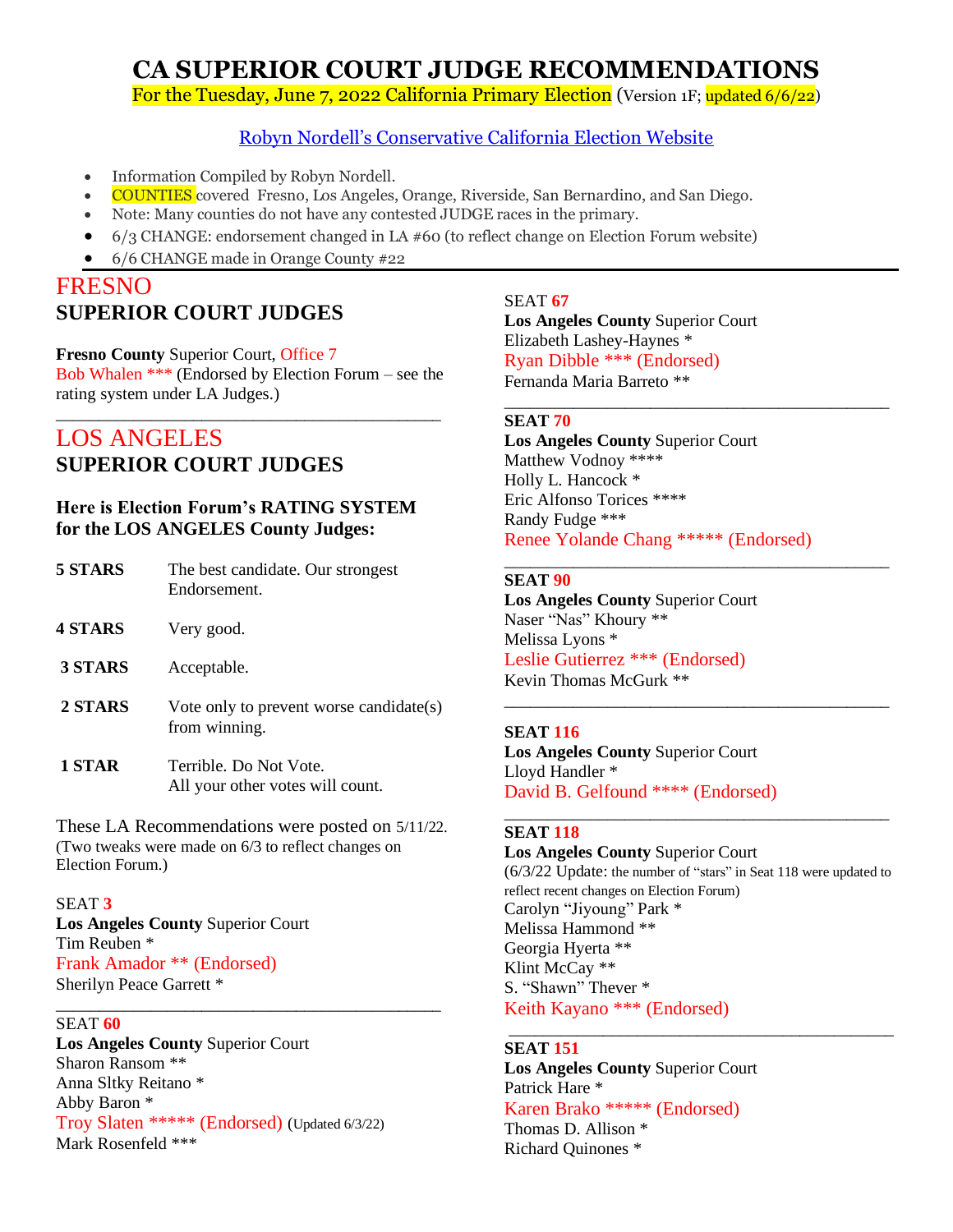#### **SEAT 156**

**Los Angeles County** Superior Court Albert Robles \* Carol Elswick \*\*\*\*\* (Endorsed)

# ORANGE COUNTY **SUPERIOR COURT JUDGES**

These Orange County. recommendations are from [ROBYN NORDELL](https://robynnordell.com/about-robyn/) and were made after consulting with several advisors.

\_\_\_\_\_\_\_\_\_\_\_\_\_\_\_\_\_\_\_\_\_\_\_\_\_\_\_\_\_\_\_\_\_\_\_\_\_\_\_\_\_\_\_\_

Of the nine contested Superior Court races in Orange County. four of them do not include any registered Republican candidates. In those four races, I'm recommending either the NPP (no party preference) candidate or the Democrat candidate who I believe is the best option in the race.

Orange County Superior Court Judge, **Office #5 DANIEL (DAN) ESPINOSA**

\_\_\_\_\_\_\_\_\_\_\_\_\_\_\_\_\_\_\_\_\_\_\_\_\_\_\_\_\_\_\_\_\_\_\_\_\_\_\_\_\_\_\_\_ Orange County Superior Court Judge. **Office #9 [CHRISTOPHER DUFF](http://www.duff4judge.com/)**

Orange County Superior Court Judge, **Office #11 [SHAWN NELSON](http://www.nelsonjudge.com/)**

\_\_\_\_\_\_\_\_\_\_\_\_\_\_\_\_\_\_\_\_\_\_\_\_\_\_\_\_\_\_\_\_\_\_\_\_\_\_\_\_\_\_\_\_

\_\_\_\_\_\_\_\_\_\_\_\_\_\_\_\_\_\_\_\_\_\_\_\_\_\_\_\_\_\_\_\_\_\_\_\_\_\_\_\_\_\_\_\_

Orange County Superior Court Judge, **Office #21 ERIN BELTRAN ROWE**

Robyn's note: I'm recommending Rowe as the better of the two candidates, both of whom are Democrats.

\_\_\_\_\_\_\_\_\_\_\_\_\_\_\_\_\_\_\_\_\_\_\_\_\_\_\_\_\_\_\_\_\_\_\_\_\_\_\_\_\_\_\_\_ Orange County Superior Court, **Office #22** There are 2 democrats and 1 "No Party Preference" candidate in this race.

6/6: Changed to: **FRED FASCENELLI** (based on additional research rec'd today.) Election Forum is recommending Fascenelli.

\_\_\_\_\_\_\_\_\_\_\_\_\_\_\_\_\_\_\_\_\_\_\_\_\_\_\_\_\_\_\_\_\_\_\_\_\_\_\_\_\_\_\_\_

\_\_\_\_\_\_\_\_\_\_\_\_\_\_\_\_\_\_\_\_\_\_\_\_\_\_\_\_\_\_\_\_\_\_\_\_\_\_\_\_\_\_\_\_

Orange County Superior Court, **Office #28 ERIC SCARBROUGH**

Orange County Superior Court Judge. **Office #30 [BENJAMIN STAUFFER](https://ballotpedia.org/Benjamin_Stauffer)**

**Peggy Huang is also a good option for seat #30.**

Orange County Superior Court Judge**, Office #33 [STEVE MCGREEVY](https://mcgreevy4judge.com/)**

Orange County Superior Court Judge, **Office #45 KEVIN BRIAN JONES**

\_\_\_\_\_\_\_\_\_\_\_\_\_\_\_\_\_\_\_\_\_\_\_\_\_\_\_\_\_\_\_\_\_\_\_\_\_\_\_\_\_\_\_

**\_\_\_\_\_\_\_\_\_\_\_\_\_\_\_\_\_\_\_\_\_\_\_\_\_\_\_\_\_\_\_\_\_\_\_\_\_\_\_\_\_\_\_**

## RIVERSIDE COUNTY **SUPERIOR COURT JUDGES**

Note: These Riverside County recommendations come from:

Craig Huey of Election Forum (see their 1 to 5 Star Rating System on page 1 of this guide.). Additionally, Robyn added in the endorsements from conservative Senator Melissa Melendez, Riverside Sheriff Chad Bianco, and the Riverside GOP.

Riverside County Superior Court, **Office 4** Richard V. Swanson \*\* Amy Zois Barajas \*\*\* [NATALIE](https://loughforjudge.com/) LOUGH \*\*\*\* (Endorsed by EF.)

Note: Natalie Lough is also endorsed by conservative Senator Melissa Melendez, Riverside Sheriff Chad Bianco and the Riverside GOP

**\_\_\_\_\_\_\_\_\_\_\_\_\_\_\_\_\_\_\_\_\_\_\_\_\_\_\_\_\_\_\_\_\_\_\_\_\_\_\_\_\_\_\_\_\_** 

Riverside County Superior Court, **Office 11** Laura Garcia JAY K. [KIEL](https://kielforjudge.com/) \*\*\*\* (Endorsed by EF)

Note: Jay Kiel is also endorsed by conservative Senator Melissa Melendez, Riverside Sheriff Chad Bianco and the Riverside GOP

\_\_\_\_\_\_\_\_\_\_\_\_\_\_\_\_\_\_\_\_\_\_\_\_\_\_\_\_\_\_\_\_\_\_\_\_\_\_\_\_\_\_

Riverside County Superior Court, Office **Office** 26 Eric Isaac \*\*

**JASON [STONE](https://stoneforjudge.org/) \*\*\*\*** (Endorsed by EF)

Note: Jason Stone is also endorsed by Riverside Sheriff Chad Bianco and the Riverside GOP

**\_\_\_\_\_\_\_\_\_\_\_\_\_\_\_\_\_\_\_\_\_\_\_\_\_\_\_\_\_\_\_\_\_\_\_\_\_\_\_\_\_\_\_\_\_**  Riverside County Superior Court, **Office** 28 Francisco Navarro \*\* Christopher J. Whelton \*\*

[KRISTI](https://kristikirkforjudge.com/) KIRK \*\*\*\* (Endorsed by EF)

In Riverside, Office 28: Kristi Kirk is also endorsed by conservative Senator Melissa Melendez, Riverside Sheriff Chad Bianco, and the Riverside GOP

**IMPORTANT:** In a race in which you are unsure of how to vote, you always have the option of skipping that race and voting on everything else. This will not invalidate your ballot.